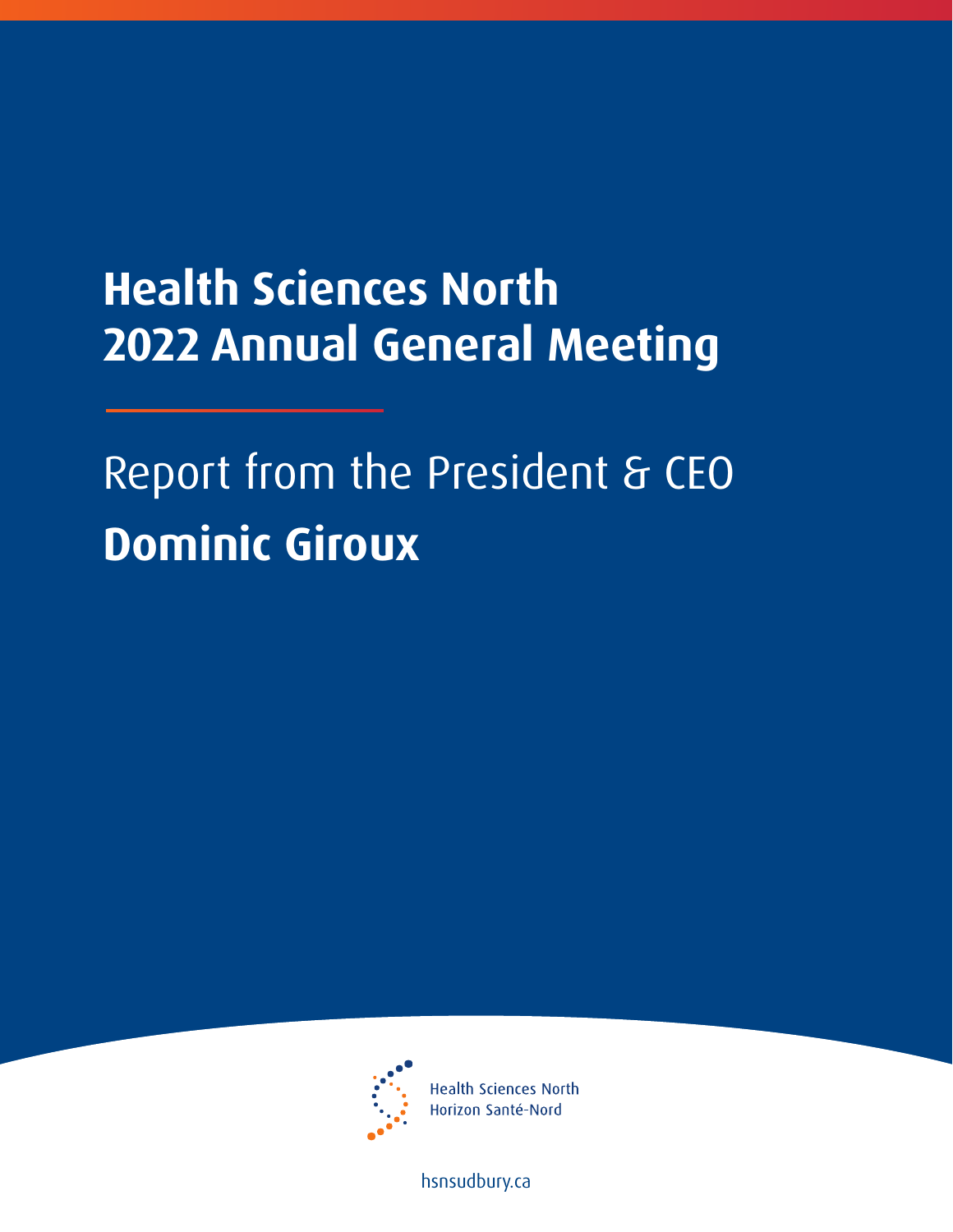## **Report from the President and CEO Dominic Giroux Annual General Meeting - June 15, 2022**

Good evening, Aanii, bonsoir.

Thank you for joining us tonight.

 stewardship and governance. I would like to thank both the HSN and HSNRI Boards of Directors for their exceptional

 months after the pandemic began. Their endurance, compassion, and professionalism And before I get into the details of this report, I would like to acknowledge all our HSN staff who continue to address COVID-related issues at work some two years and three are beyond remarkable, and on behalf of the entire senior team, I thank them.

 This is my fifth annual report as President and CEO, and I want to express what a privilege it has been to lead our organizations.

Tonight, I would like you to have three key take-aways from my update:

- #1: HSN is a high performing hospital.
- #2: Our teams were there for the communities we serve as we faced the most challenging period of the pandemic.
- #3: We continue to make progress towards the implementation of our 2019-2024 Strategic Plan.

HSN is **a high performing hospital,** as evidenced by the fact that:

- HSN was recognized for an eighth consecutive year among Canada's top 40 research hospitals;
- Our regional cancer program ranks fourth on quality improvement indicators among Ontario's 14 regional cancer programs;
- HSNRI achieved in 2021-2022 a record \$13.6 million in revenues, and its net assets are in their best position since 2014-2015;
- HSN currently performs at 91% of pre-pandemic surgical activity compared to 85% in Ontario and 75% in other Northern hospitals;
- HSN performs at or better than the Ontario average on 13 of 19 key indicators tracked by the Canadian Institute of Health Information related to access, personcentredness, appropriateness and effectiveness, safety and efficiency;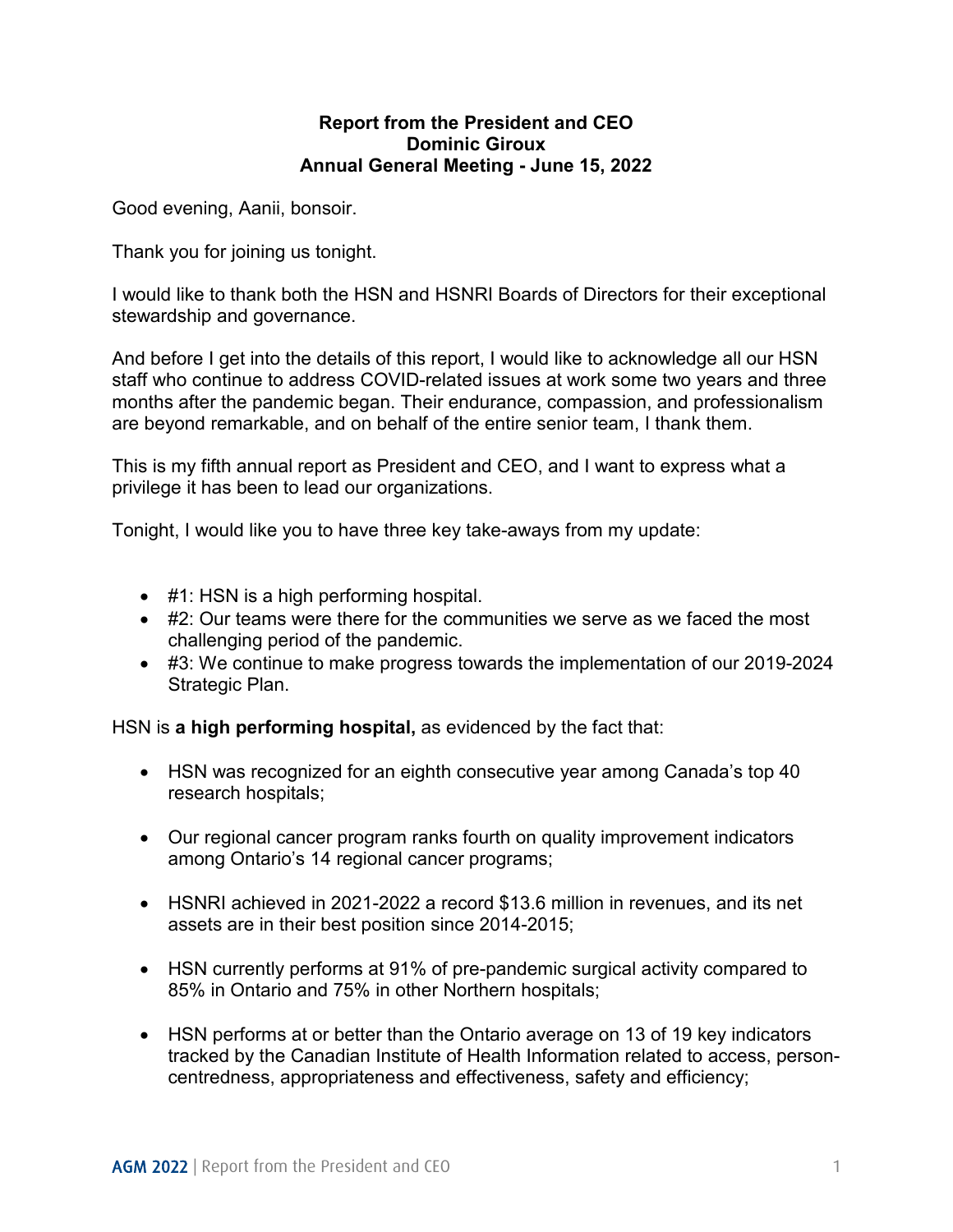- In 2021-2022, our average wait times in the Emergency Department, whether for first assessment by a doctor, low-urgency patients not admitted, high-urgency patients not admitted, or admitted patients were at or better than the Ontario average;
- 59% of surgeries at HSN are currently performed within provincial target wait times, compared to 48% provincially;
- Our virtual care activity was again very strong with 48,265 virtual care visits in 2021-2022, more than double pre-pandemic levels;
- Between 2018-2019 and 2020-2021, our patient experience survey results improved on 28 of 35 questions asked and in 2020-2021, they were above the Ontario average on 27 of 35 questions asked.

 Of course, there is always room for improvement. Our patient experience survey results slipped in 2021-2022. The proportion of patients scanned within target times for CT and times in the first two quarters of the fiscal year. Wait lists for various services, including improve the quality of work-life for our teams and enable them to disconnect from work. MRI is below the provincial average, despite major improvements made in CT wait surgeries, CT and MRI, have grown in the past year due to the pandemic. We want to

The Board identified two areas of focus in its **2021-2022 Quality Improvement Plan.** 

The first area was to contain our Time to Inpatient Bed for patients admitted through the Emergency Department below 25 hours, nine times out of ten. This target was met in six of the 12 months of the year. The  $90<sup>th</sup>$  percentile of the Time to Inpatient Bed for patients admitted through the Emergency Department was 28 hours in 2021-2022. Our target for 2022-2023 is to contain it below 26 hours.

Another target was to reduce the number of workplace violence incidents involving physical force to fewer than 10 per month. It goes without saying that any workplace violence incident is one too many, and HSN's ultimate goal is zero harm in the workplace.

Our improvement target was met in four of the 12 months of the fiscal year.

There has been an average of 12 workplace violence incidents per month involving physical force against a health care worker.

Our target for 2022-2023 is a net reduction in the number of workplace violence incidents involving physical force over 2021-2022.

 Escalation Support Team and the introduction of a hybrid security model with our own To assist in this regard, the Board approved \$1.1 million in 2022-2023 for a Behavioural in-house security staff.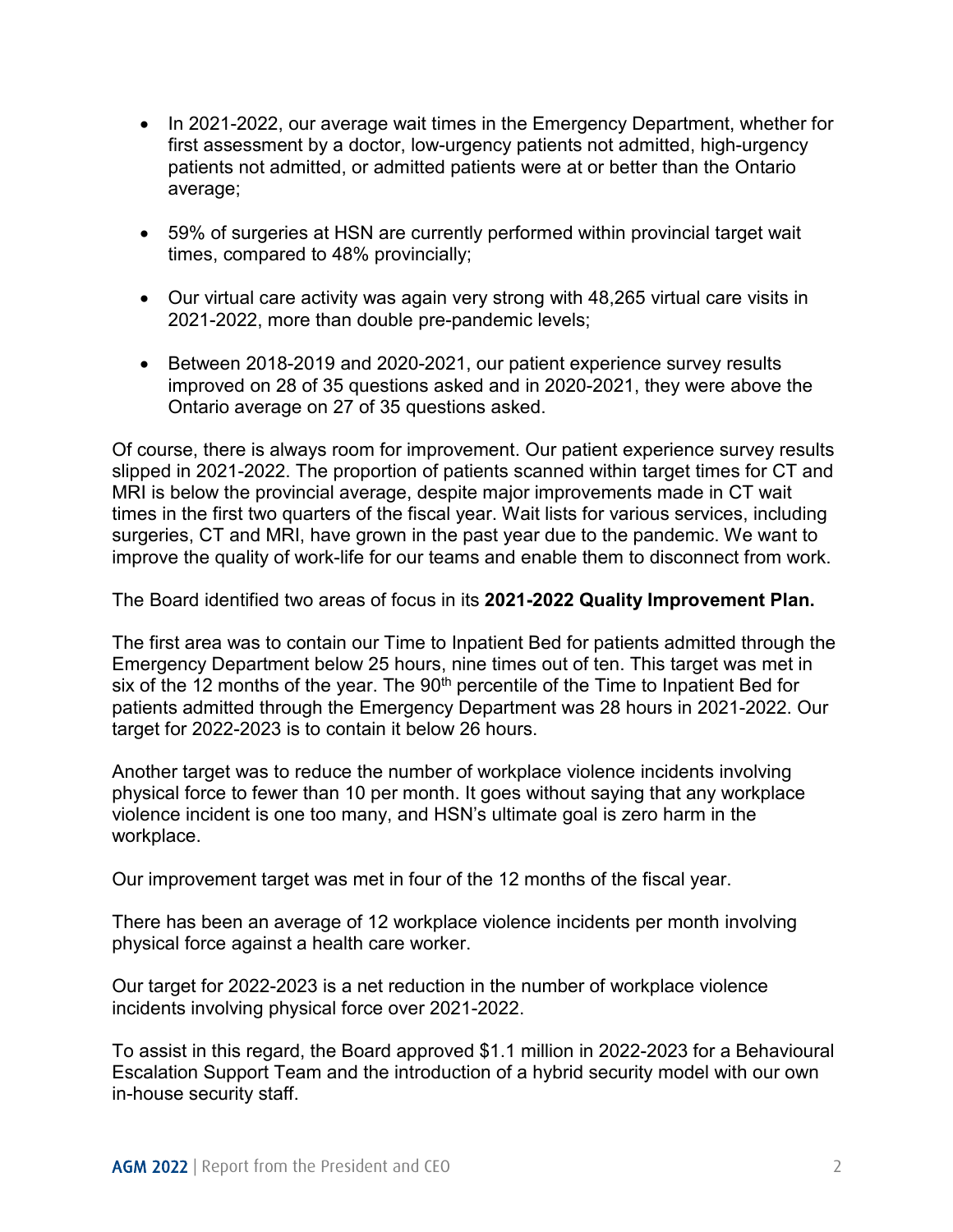For 2022-2023, the Board set a third target which is to perform at least 16,500 surgeries, returning to pre-pandemic levels.

This brings me to my second theme, **our teams' responsiveness to the pandemic**.

 When we held last year's AGM, we had provided care for a total of 172 COVID patients in 15 months. Since then, we have provided care for more than 1,200 additional patients with COVID in just one year.

 with COVID and 70 past positive patients, for a total of 146 patients on that day. This We are currently at 0.6%. We saw a peak of COVID admissions on February 27, 2022, with 76 admitted patients winter, up to 4.4% of our teams had to isolate at home in any given week due to COVID.

We are currently at 0.6%.<br>Through these extremely difficult times, our teams continued to work collaboratively within HSN and externally with numerous partners in the region to keep people safe, limit the spread of the virus, and provide the best possible care to patients while adapting to health human resources challenges.

This included:

- Redeploying 184 health workers, many in new roles, with an average period of redeployment of 59 days;
- Hiring 799 new employees in 2021 and 195 in the first quarter of 2022;
- 206,921 laboratory PCR tests performed by HSN's lab in 2021-2022;
- Implementing infection prevention and control measures;
- Managing COVID outbreaks in inpatient units and surveillance testing;
- Comforting patients when their families couldn't be by their side;
- Rescheduling surgeries, procedures and non-urgent clinical services to safeguard the ability to provide care;
- Expanding the use of virtual care technology to treat people safely;
- Introducing new treatments at the COVID Assessment Centre such as Monoclonal Antibody Therapy, Remdesivir and Paxlovid;
- Supporting staff and physicians of long-term care, retirement homes and other congregate living situations in COVID outbreak;
- Ensuring the appropriate availability of personal protective equipment and medications and developing contingency plans;
- Introducing PCR test self-collection procedures for health care workers;
- Successfully advocating for the reintroduction in November of the Convalescent Care Program at Extendicare York and for additional hospital bed capacity;
- Continuing to hold meetings of our COVID Incident Command, various task groups, virtual town halls, coordination of meetings with partners across the North and province-wide, publishing COVID bulletins, and advocating for appropriate provincial compensation.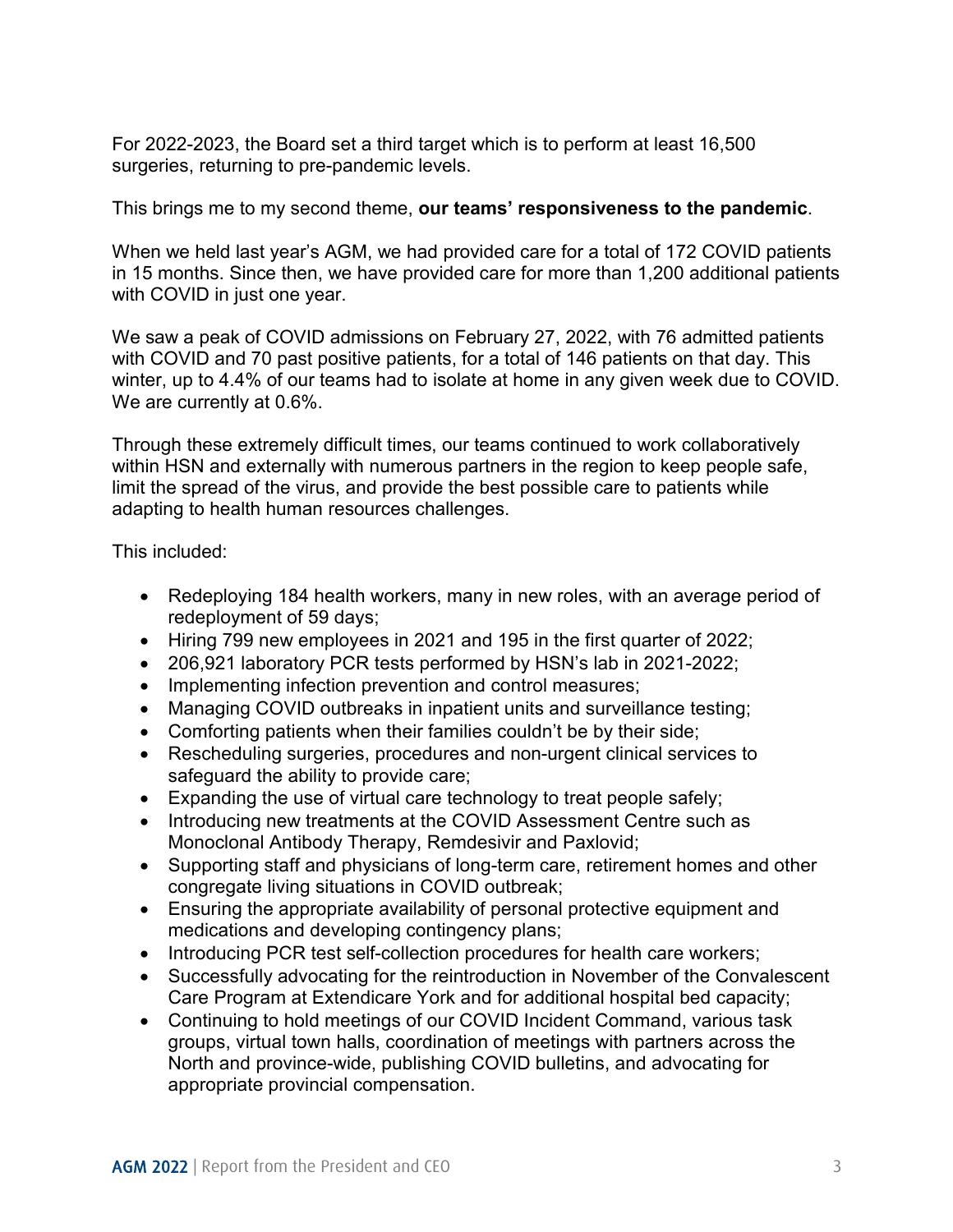This list of measures is certainly not exhaustive.

This brings me to my third theme, the **progress made in implementing our 2019-2024 Strategic Plan,** which you can read at [www.yourhsn.ca.](http://www.yourhsn.ca/)

 **Outcome #1** of our Strategic Plan calls for a capital plan to be implemented to reduce our number of sites in Greater Sudbury, provide more beds, more space for mental health and addictions care and NEO Kids, improved wayfinding and 24/7 healthy food services for outpatients and visitors.

 the Labelle Innovation and Learning Centre, Stage 1 of our capital redevelopment, in May and will allow us to open 52 beds in fall 2023. This is in addition to final Ministry Since 2018, we have secured \$36.7 million in provincial capital funding. This includes renovations at Southridge Mall for the relocation of the Children's Treatment Centre (completed in November), and the renovations in the wing at the Ramsey Lake Health Centre where the Children's Treatment Centre used to be located. Renovations began approvals for the Sam Bruno PET-CT Suite completed in 2019 and the acquisition of the second MRI.

 temporary hospital beds in Sudbury, which constitutes an annual investment of \$38 From an operating perspective, since 2018, we've secured funding for 198 additional million. The Province supported alternative health facilities at Daffodil Lodge, the Clarion Hotel and Amberwood Suites. We were pleased that the Province announced that it would make temporary hospital bed capacity permanent.

The support from the Province on these short-term measures has been exceptional.

However, we need to be focused on long-term needs.

 In Ontario health care, there is a five-stage capital planning and approval process. Since July 2019, we have been seeking a Stage 2 planning grant of \$5 million for our capital redevelopment. This ask is supported by Ontario Health.

We were pleased to see in the 2022 Ontario Budget that the Province is committing more than \$40 billion over the next 10 years in hospital infrastructure. This is \$10 billion more than committed in the 2021 Budget. So, we look forward to advancing these conversations with the Ministry of Health in the coming months to secure our Stage 2 planning grant.

**Outcome #3** of our Strategic Plan called for the acquisition of a second MRI.

HSN's new 3Tesla MRI was fully operational on September 27, 2021.

HSN's new 3Tesla MRI was fully operational on September 27, 2021.<br>Our existing MRI has also been fully upgraded, and both MRI scanners are now operating 17 hours a day since February.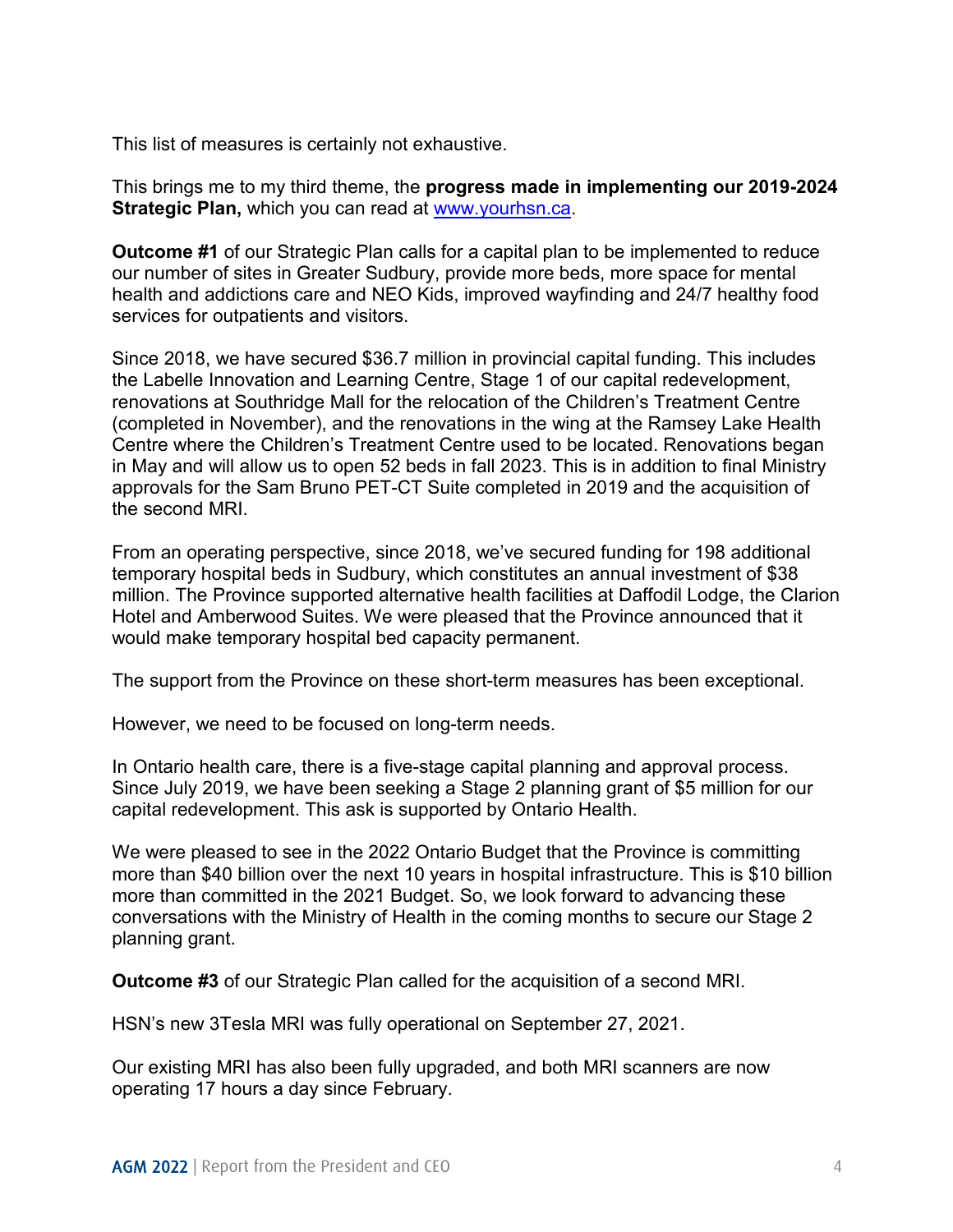Management Solution – now known as MyHSN. **Outcome #9** of our Strategic Plan calls for the implementation of a Human Capital

MyHSN is scheduled to go live in less than a week.

 time and stay up-to-date on training and career opportunities from the convenience of their mobile devices. Soon, health care workers will easily be able to access schedules, swap shifts, track

MyHSN represents a capital investment of \$12.2 million amortized over 15 years.

**Outcome #11** of our Strategic Plan calls for improvements to mental health and addictions care at HSN and in the community.

- The Addictions Medicine Unit that operates on the third level of the Daffodil Lodge celebrated its first anniversary of operation in March. This innovative, inter-disciplinary team provided specialized care to more than 720 patients, offered evidence-based treatment for substance use, supported harm reduction principles and provided peer support.
- Inpatient units have been trained and are supported by the Addictions Consult service in the distribution of take-home naloxone kits for patients with identified needs. More than 738 kits were distributed to patients.
- Funding was received to expand Eating Disorders Services through intensive day treatment and inpatient care.
- • Our Harm Reduction Committee continues to promote evidence-based approaches and reduce stigma related to people living with substance use disorders.
- A third community-based Assertive Community Treatment Team was established with the City of Greater Sudbury to support individuals with severe substance use disorders living in substandard conditions.
- We are one of ten Network Lead Organizations for the Ontario Structured Psychotherapy Program. Our role will be to train seven service delivery sites in the region and develop standard referral, intake and service delivery processes.

**Outcome #12** of our Strategic Plan calls for cultural safety and diversity training programs for our teams to meet the needs of disadvantaged and diverse populations.

An Elder facilitated eight sharing circles of two hours on Indigenous cultural safety with senior leaders and directors from June 2021 to February 2022.

These sessions followed self-learning modules. As a starting point, these sessions were also offered to colleagues in two clinical departments.

**Outcome #17** of our Strategic Plan calls for an inter-professional learning culture.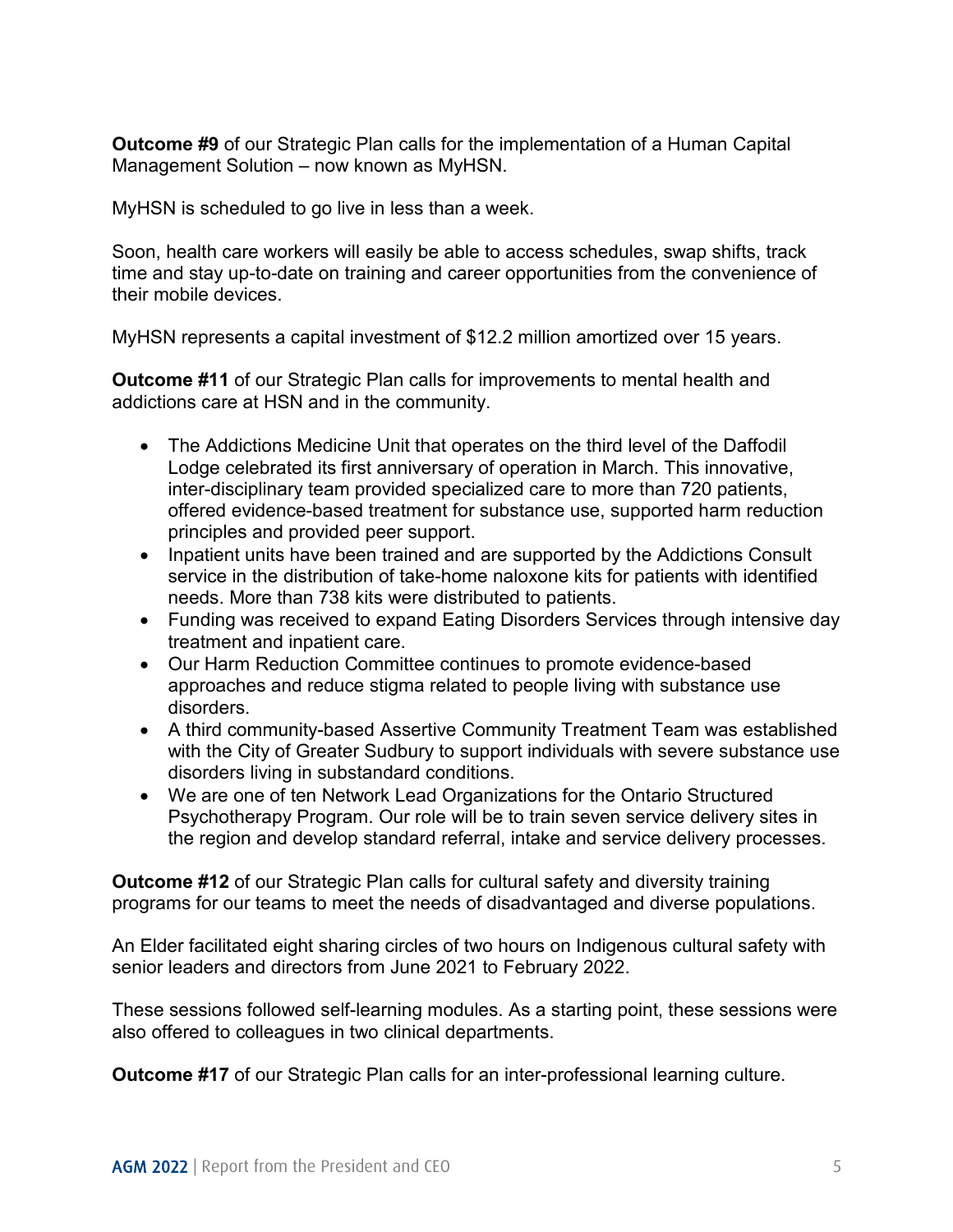The Labelle Innovation and Learning Centre has opened its doors.

This 28,000 square-foot facility will house more than 2,000 learners from 70 postsecondary institutions, particularly from NOSM University, Laurentian University, Cambrian College and Collège Boréal.

 With regards to **research**, HSNRI is one of 13 academic and research institutions in Ontario involved in a surveillance network that conducts wastewater testing to help determine COVID-19 infections and to better understand community spread.

 In the past fiscal year, our researchers submitted 62 grant applications to funding agencies, with more than 71% awarded.

agencies, with more than 71% awarded.<br>The HSNRI Board of Directors approved a new Research Plan. The plan focuses on recruiting six new research chairs over the next three years. We are grateful to the Northern Cancer Foundation and to the HSN Foundation for making a multi-year commitment to support this strategy.

**What's ahead in 2022-2023?** The Board has set eight annual goals:

- Advance provincial approval and readiness to move to Stage 2 of Phase 1 of the capital redevelopment.
- Restore surgical activity to pre-pandemic levels.
- Contain our Time to Inpatient Bed in the Emergency Department.
- Be ready for a Fall 2023 go-live of the regional Electronic Medical Record.
- Pursue zero harm through the prevention of workplace violence involving physical force.
- Ensure adequate health human resources to meet current and future needs.
- Recruit two new research chairs.
- Sustain balanced budgets at HSN and HSNRI.

I want to thank colleagues from the Senior Leadership Committee for their tireless efforts in the past year: Dr. John Fenton, Anthony Keating, Mark Hartman, Kelli-Ann Lemieux, Max Liedke, Maureen McLelland, Dr. Greg Ross, Lisa Smith, and Jennifer Witty.

I wish Lisa and Maureen all the best in their retirement and thank Greg for his leadership as he steps down from his role at the end of August.

 Executive and Dr. Natalie Aubin, our new Regional Vice-President, Cancer Care and I want to welcome Julie Trpkovski, our new Vice-President, Medicine and Chief Nursing Vice-President, Social Accountability, to the leadership team.

 Thank you to Dr. Tyler Christie for serving on the Senior Leadership Committee this past year and a warm welcome to Dr. Ravinder Singh, who will serve until April 2023.